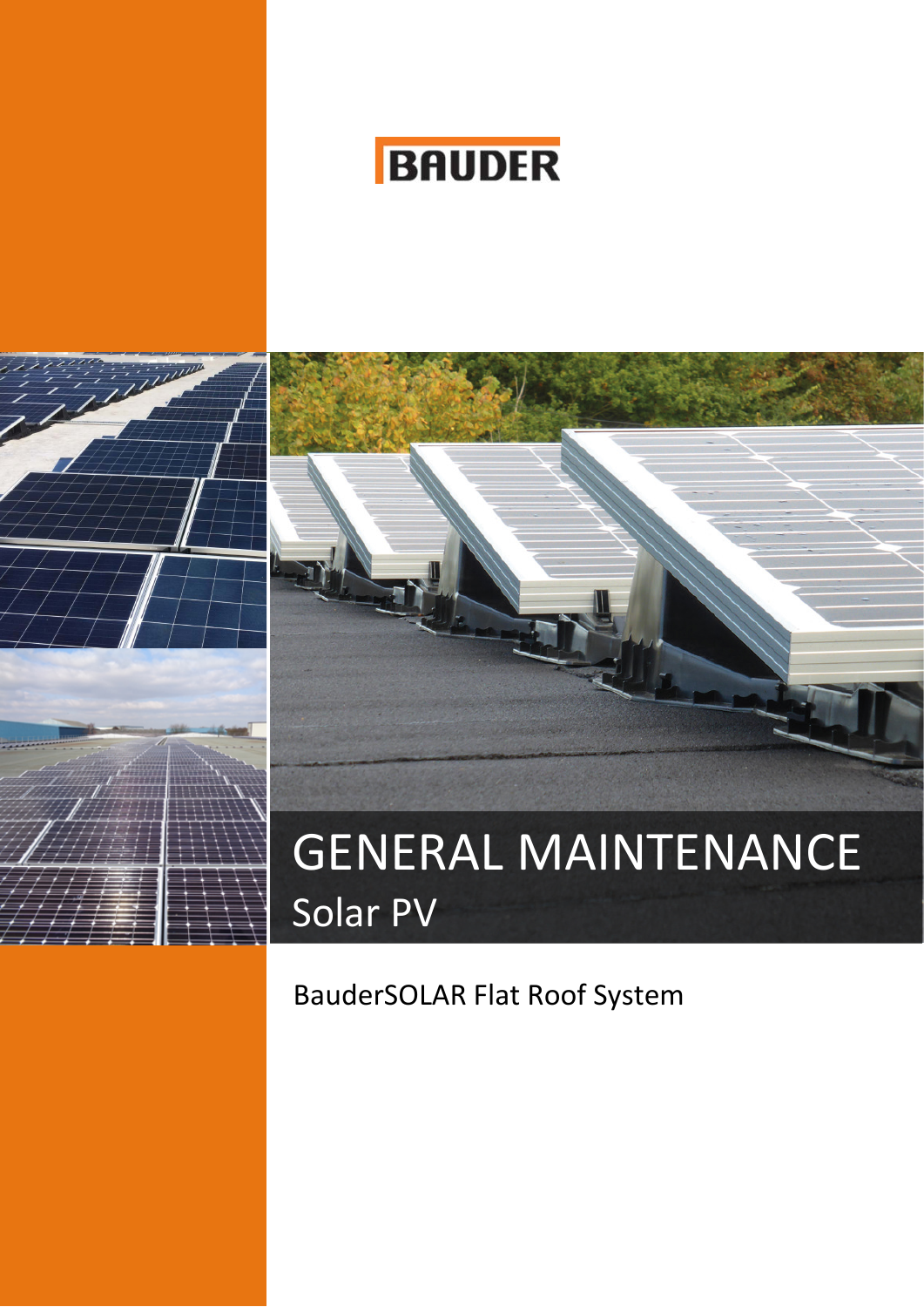# **BAUDER**

## **BAUDERSOLAR MAINTENANCE**

The BauderSOLAR array should bemaintained by trained professionals at fixed intervals(it is recommended that an inspection is carried out annually.) The following points should be checked in the process:

- **E** Dirt on the modules: Type and degree of dirt.
- Security of the anchoring system including fixings and safety pins
- Condition of electrical connections, isolators and inverter

#### **Maintaining the solar PV modules**

#### **Module maintenance**

Please follow module manufacturer's guidelines for specific maintenance requirements. If you are unsure regarding any aspect of maintenance, please contact the Bauder technical office to discuss requirements.

#### **Module cleaning**

Please note that cleaning the modules can increase yield. This particularly applies to dirt caused by fallen leaves or bird droppings, which could lead to partial shading. Yield decreases due to snow are negligible since these take place during seasons of lowest yield.

With the passage of time, dirt and dust may accumulate on the glass surface of the module, reducing the power output of the module. We recommend regular cleaning of modules to ensure maximum power output, especially in low rainfall areas.

Modules should be cleaned using warm water. All types of soft foam materials, non-woven fabrics, soft sponges and soft brushes may be used.

Please avoid using tools or other abrasive materials and abrasive chemicals and cleaning fluids.

#### **Maintaining the electrical system**

An annual inspection of isolators and inverters is recommended. A full electrical health check to inspect connectors etc should be undertaken every 2-3 years. As a minimum the following should be carried out:

- $\blacksquare$  Functionality of the electrical connections, isolators and inverters
- Measurement of string voltage and currents

#### **Maintaining the mounting system**

The PV array should only be maintained by trained professionals at fixed intervals. A minimum of every 3 years is recommended. The following points should be checked in the process:

- $\blacksquare$  Security of the anchoring system
- Integrity of the roof membrane.

#### **Bauder Limited Bauder Limited**

**T:** +44 (0)1473 257671 **E:** technical@bauder.co.uk **T:** +353 (0)42 9692 333 **E:** info@bauder.ie **bauder.co.uk bauder.ie**

70 Landseer Road, Ipswich, Suffolk, England IP3 0DH O'Duffy Centre, Carrickmacross, Co. Monaghan Ireland